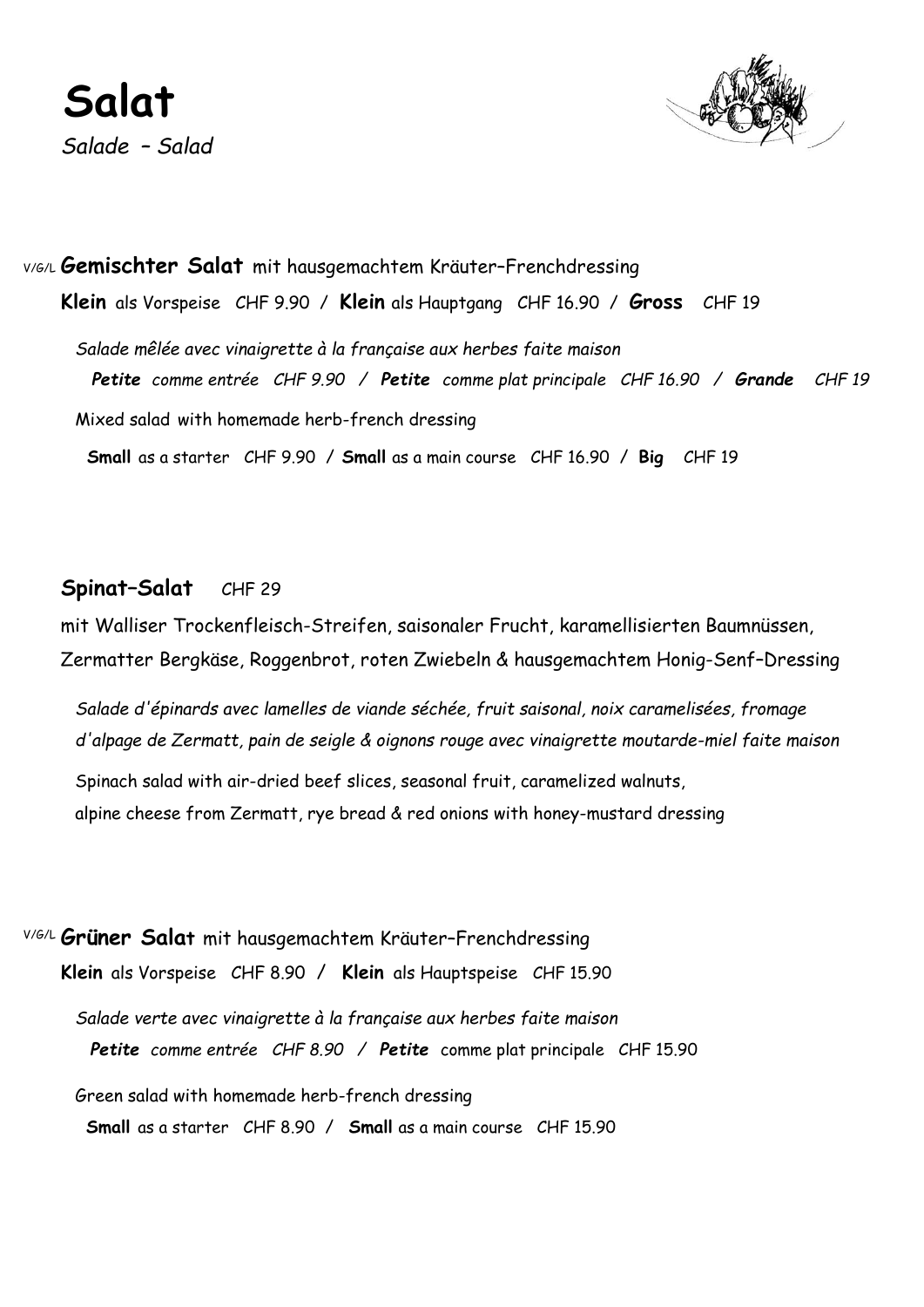



V/G **Burrata an Chutney** mit Cherry-Tomaten-Salat & RucolaCHF 24  *Burrata avec chutney, salade de tomates cerises & roquette* Burrata with chutney, cherry tomato & rocket salad

**Tatar vom Rind** mit Toast-Brot; vom Gast zubereitet 70g CHF 24 / 140g CHF 35  *Tartare de boeuf avec pain de mie; preparé par le client* Beef tartare with toast; prepared by the guest

V/G **Zitronen–Risotto** CHF 31

mit frischem Lachs (180g, NOR) & hausgemachter Lauchsauce  *Risotto au citron avec saumon frais & sauce aux poireaux faite maison* Lemon risotto with fresh salmon & homemade leek sauce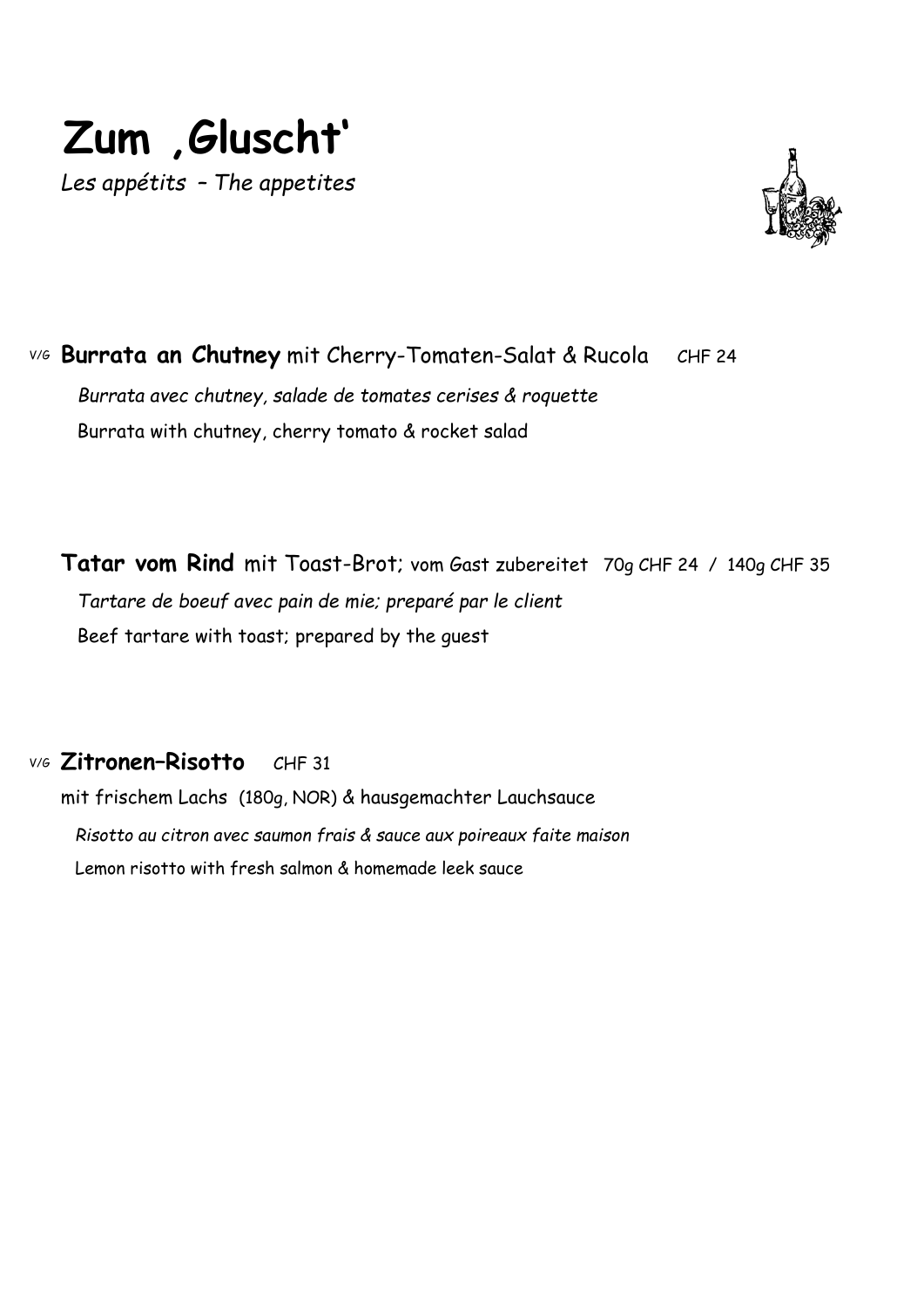# **Walliser Spezialität**

 *Spécialité valaisanne – Valaisian specialty*

<sup>G</sup> **Zermatter Teller** mit exklusiv regionalen Produkten 150g CHF 33 Trockenfleisch, Speck, Rohschinken, Hauswurst, Bergkäse  *Viande séchée, lard, jambon cru, saucisse sèche, fromage d'alpage de Zermatt* Air-dried beef, raw ham, bacon, dried sausage, alpine cheese from Zermatt

V/G **Raclette du Valais AOP** 130g (2 Abstriche) CHF 14 mit Kartoffeln, Früchte-Chutney & hausgemachtem, eingelegtem Gemüse  *avec pommes de terre, chutney de fruits & légumes marinés fait maison* with potatoes, fruit chutney & homemade pickled vegetables

**Käseschnitte** (enthält Weisswein)CHF 29

mit Trockenfleisch, Zucchetti & Früchte-Chutney, überbacken mit Raclette-Käse  *Croûte au fromage à raclette (contient du vin blanc) avec viande séchée, courgettes & chutney de fruits* Raclette-cheese toast (contains white wine) with dried beef, zucchini & fruit chutney

#### <sup>G</sup> **Rösti Walliserkanne** CHF 29

mit Pilzen, Speck, Tomatenwürfel & Ei, überbacken mit Raclette-Käse  *Rösti avec champignons, lard, tomates en dés & oeuf, gratiné au fromage à raclette* Rösti potatoes with mushrooms, bacon, diced tomatoes & egg, gratinated with Raclette cheese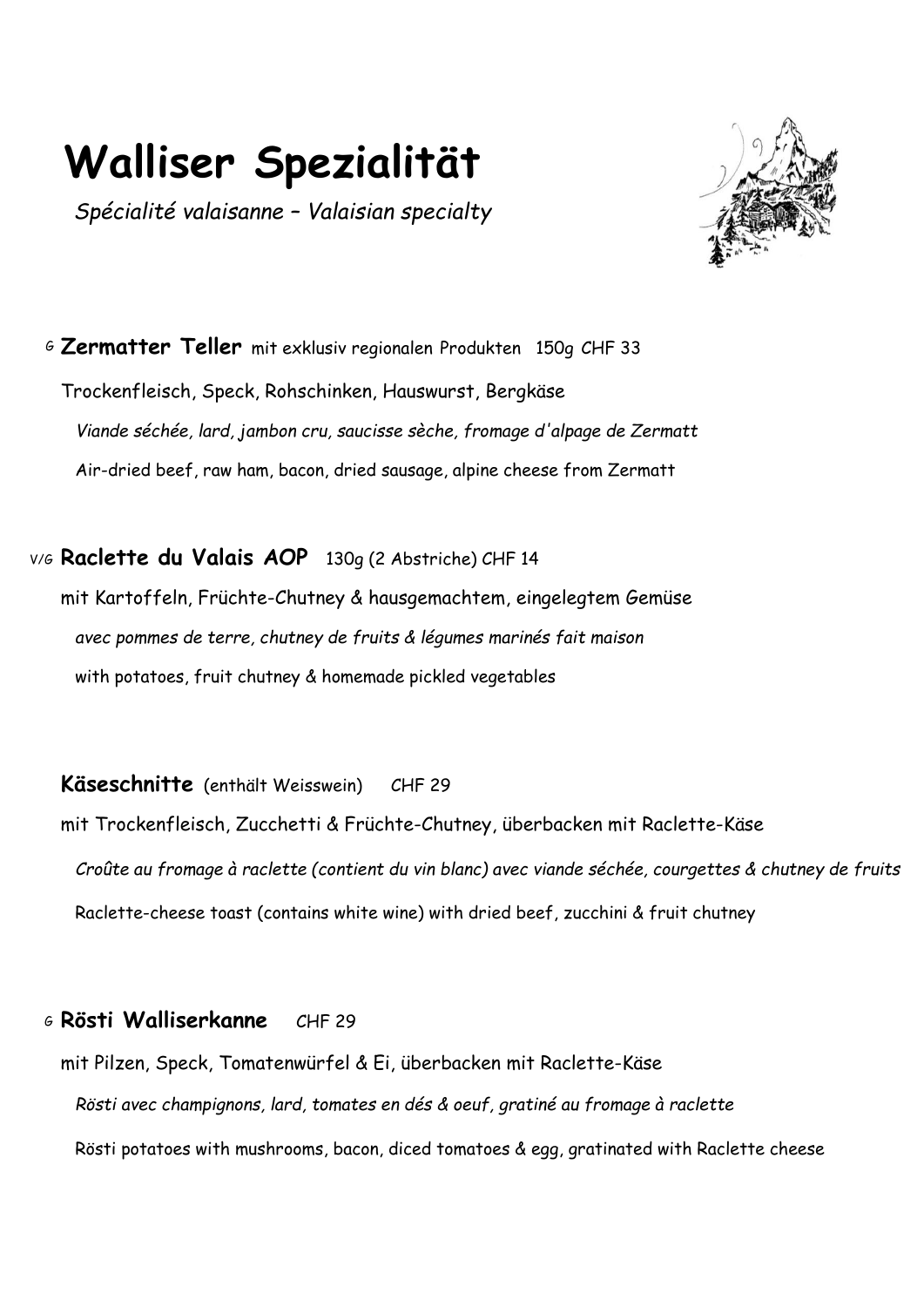

*Fondue au fromage* – *Cheese fondue*



aus Greyerzer mild, Tilsiter rot & Raclette-Käse (gekocht mit Weisswein)  *aux Gruyère doux, Tilsit rouge & fromage à raclette (cuisiné avec du vin blanc)* of Gruyère, Tilsiter & raclette-cheese (cooked with white wine)

Die Fondues werden mit Kartoffeln, frischen Früchten & Ruchbrot von der Matterhorn Bäckerei serviert  *Les fondues sont servies avec pommes de terre, fruits frais & pain complet de la boulangerie 'Matterhorn'* The fondues are served with potatoes, fresh fruits & whole-grain bread from the 'Matterhorn' bakery

**das Original** CHF 29.50  *l'original*  the ,original'

## **mit schwarzem Trüffel & Oliventapenade** CHF 34

 *aux truffes noires & à la tapenade d'olives* with black truffles & olive tapenade

#### **mit verschiedenen Kräutern** CHF 30

 *aux herbes* with herbs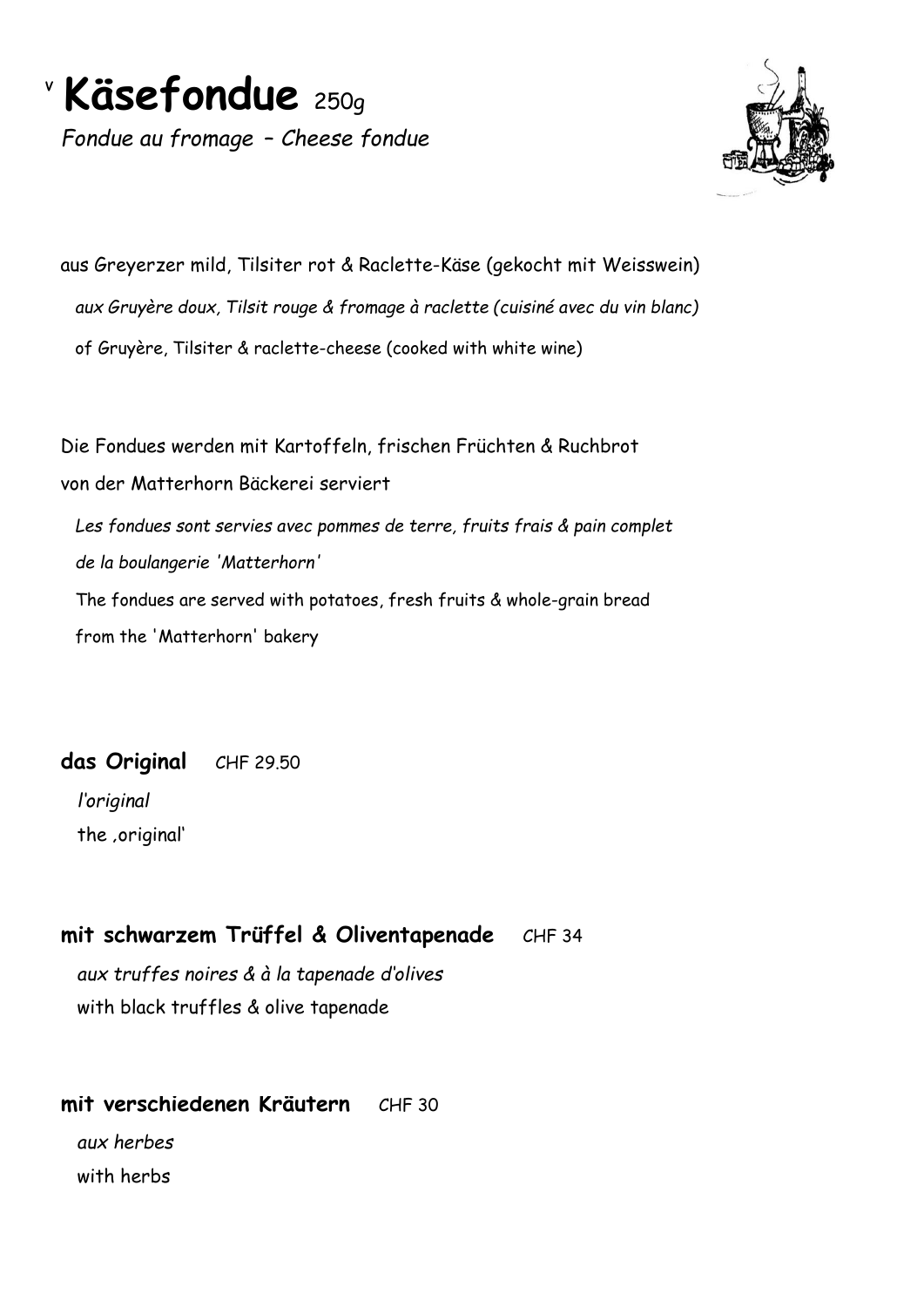

**Kalbs-Cordon bleu gerollt** 350g mit Raclette-Käse & Rohschinken gefüllt CHF 54  *Cordon bleu de veau roulé farci avec fromage à Raclette & jambon cru* Rolled veal Cordon bleu filled with Raclette cheese & raw ham

L/G **Rindsentrecôte Black Angus** 250g mit hausgemachter Sauce CHF 49  *Entrecôte de boeuf Black Angus avec sauce faite maison* Black Angus sirloin steak with homemade sauce

L Paniertes Schweinsschnitzel 300g CHF 36

 *Escalope de porc panée* Breaded pork escalope

<sup>G</sup> **Schweinssteak nach Walliser Art** 200g CHF 36 mit Tomaten & Raclette-Käse überbacken  *Steak de porc valaisan gratiné avec tomates & fromage à raclette* Pork steak Valais style gratinated with tomatoes & Raclette-cheese

serviert mit Kräuter-Pommes frites **(L)** , Kartoffelgratin **(G)** , Spaghetti **(L)** oder Reis **(G/L)** & Gemüse  *servi avec pommes frites aux herbes, gratin dauphinois, Spaghetti ou riz & légumes* served with french fries with herbs, gratinated potatoes, Spaghetti or rice & vegetables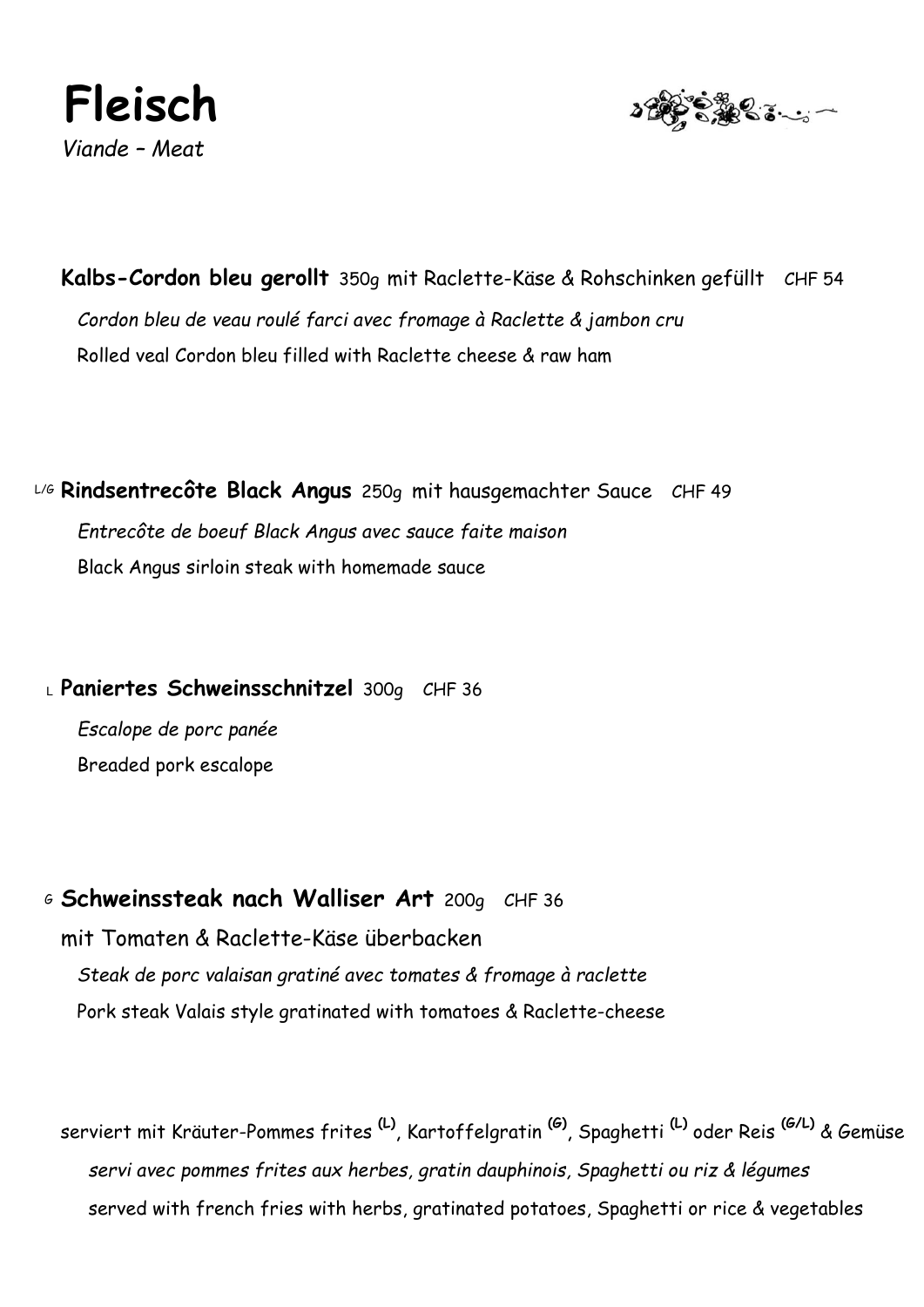# **Teigwaren - Glutenfreie Fusilli +CHF 3**



*Pâtes – Fusilli sans gluten +CHF 3 / Pasta – gluten-free Fusilli +CHF 3*

#### <sup>V</sup> **Ziegenkäse-Penne** CHF 27

mit Randen & Rosmarinöl  *Penne avec fromage de chèvre, betterave rouge & huile de romarin* Penne with goat cheese, beetroot & rosemary oil

### V/L **Penne all'arrabiata** CHF 24

mit Tomatensauce, Pfefferschoten, Knoblauch & schwarzen Oliven  *Penne avec sauce tomate, piments, ail & olives noires* Penne with tomato sauce, hot peppers, garlic & black olives

### **Lasagne della casa** CHF 29

mit Gemüse, 100% Rindshackfleisch & Mozzarella

 *Lasagne avec légumes, 100% viande hachée de boeuf & mozzarella* Lasagne with vegetables, 100% minced beef & mozzarella

## V/L **Spaghetti Jungspinat** CHF 27

mit Pilzen, Olivenöl, Knoblauch & Pfefferschoten  *Spaghetti avec feuilles d'épinards, champignons, huile d'olive, ail & piments* Spaghetti with spinach leaves, mushrooms, olive oil, garlic & hot peppers

## **Spaghetti Carbonara** CHF 26

mit Rahm, Speck & Ei  *Spaghetti avec crème, lard & oeuf*  Spaghetti with cream, bacon & egg

## <sup>L</sup> **Spaghetti Bolognese** CHF 28

mit 100% Rindshackfleisch & Tomatensauce

 *Spaghetti avec 100% viande hachée de boeuf & sauce tomate* Spaghetti with 100% minced beef & tomato sauce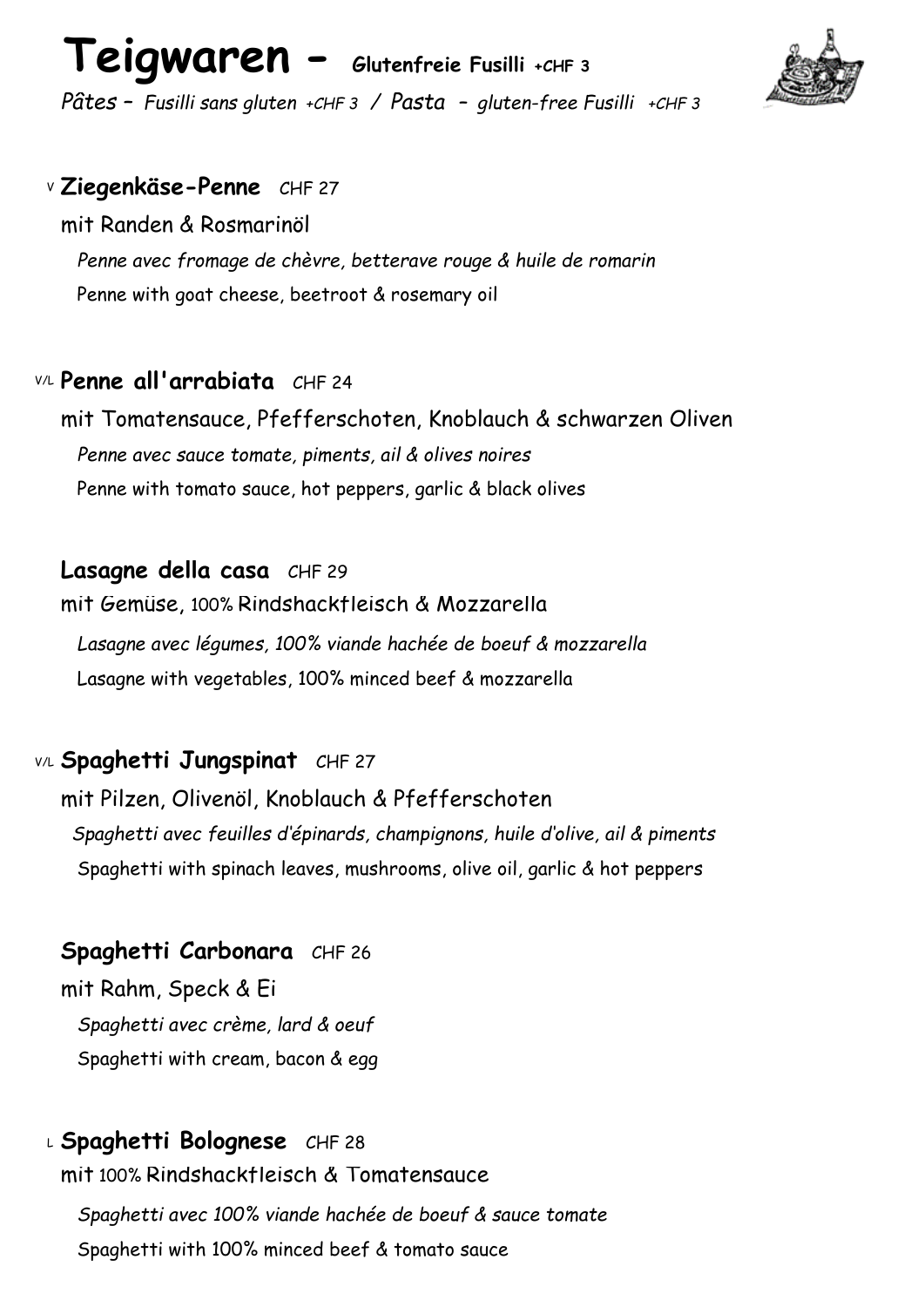# **Pizza aus dem Holzofen**

*Pizza cuite au feu de bois - Pizza cooked in the wood oven*



<sup>V</sup> **Margherita** CHF 21

Tomatensauce, Mozzarella, Oregano  *Sauce tomate, mozzarella, origan* Tomato sauce, mozzarella, oregano

## **Prato Borni** CHF 28

Tomatensauce, Mozzarella, Trockenfleisch, Rucola, Mascarpone, Cherry-Tomaten, Oregano  *Sauce tomate, mozzarella, viande séchée, roquette, mascarpone, tomates cerises, origan* Tomato sauce, mozzarella, air dried beef, rocket leaces, mascarpone, cherry tomatoes, oregano

## **Veneziana** CHF 27

Tomatensauce, Mozzarella, Zucchetti, Auberginen, Broccoli, Zwiebeln, Speck, Ei, Oregano  *Sauce tomate, mozzarella, zucchetti, aubergines, brocoli, oignons, lard, oeuf, origan* Tomato sauce, mozzarella, zucchini, aubergines, broccoli, onions, bacon, egg, oregano

## **Prosciutto** CHF 25

Tomatensauce, Mozzarella, Schinken, Oregano  *Sauce tomate, mozzarella, jambon, origan* Tomato sauce, mozzarella, ham, oregano

## <sup>V</sup> **Bella vita** CHF 27

Tomatensauce, Burrata, Cherry-Tomaten, Zucchini, Auberginen, Oregano  *Sauce tomate, Burrata, tomates cerises, courgettes, aubergines, origan* Tomato sauce, Burrata, cherry tomatoes, courgettes, aubergines, oregano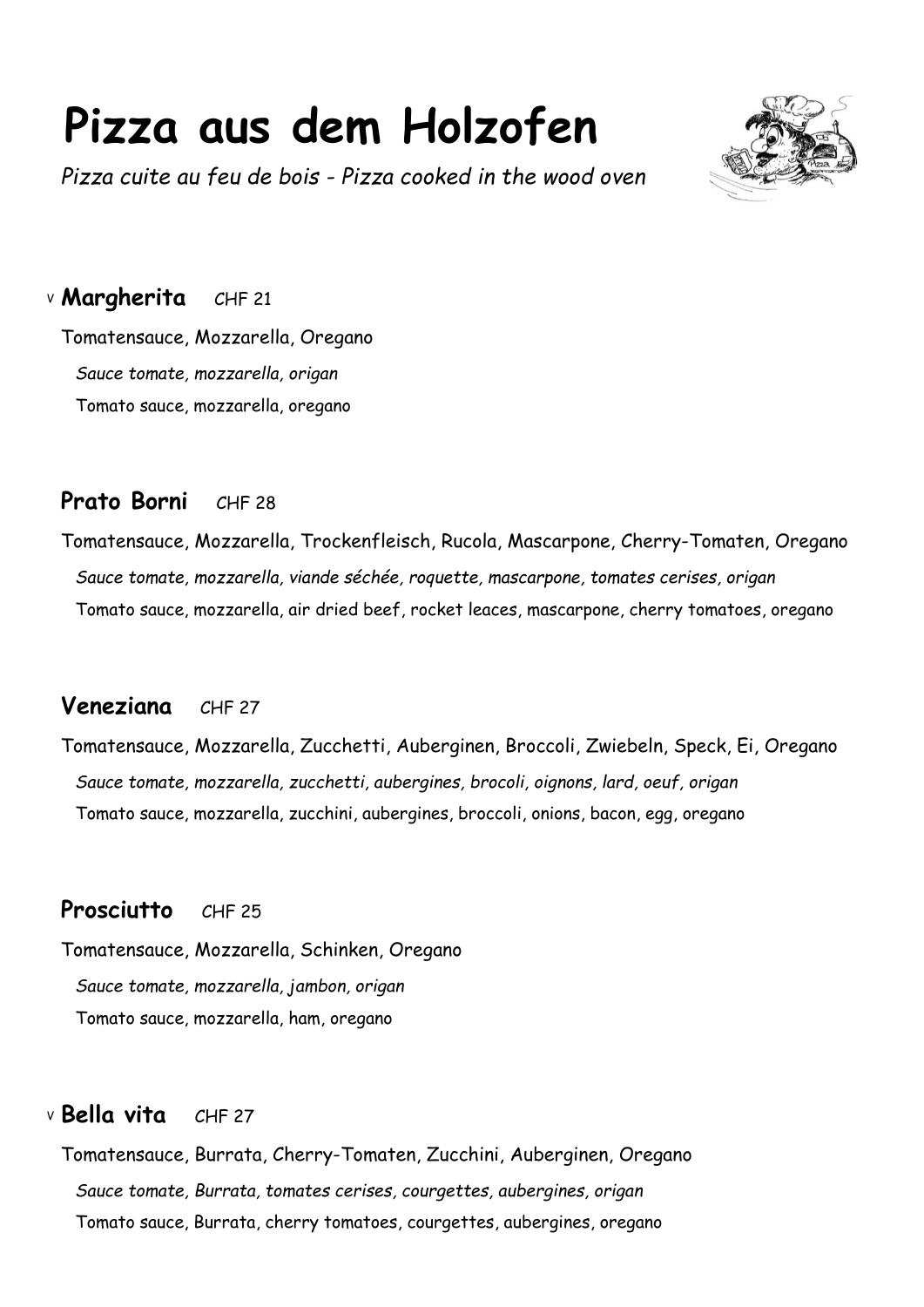#### **Raviolone** CHF 34

 Tomatensauce, Raclettekäse, pikanter Salami, Speck, Rohschinken, Rucola & Cherry-Tomaten  *Sauce tomate, fromage à raclette, salami piquant, lard, jambon cru ,roquette & tomates cerises*  Tomato sauce, Raclette-cheese, spicy salami, bacon, raw ham, rocket leaves & cherry tomatoes

#### <sup>V</sup> **Pesto** CHF 28

Tomatensauce, Mozzarella, Pesto alla Genovese, Cherry-Tomaten, Burrata, Oregano  *Sauce tomate, mozzarella, pesto alla Genovese, tomates cerises, Burrata, origan* Tomato sauce, mozzarella, pesto alla Genovese, cherry tomatoes, Burrata, oregano

#### **Milano** CHF 26

Tomatensauce, Mozzarella, Salami, schwarze Oliven, Knoblauch, Peperoni, Oregano  *Sauce tomate, mozzarella, salami, olives noires, ail, poivrons, origan* Tomato sauce, mozzarella, salami, black olives, garlic, peppers, oregano

#### **Wallis** CHF 27

Raclettekäse, Zwiebeln, Speck, Cherry-Tomaten, Oregano  *Fromage à raclette, oignons, lard, tomates cerises, origan* Raclette cheese, onions, bacon, cherry tomatoes, oregano

## **Prosciutto e funghi** CHF 26

Tomatensauce, Mozzarella, Schinken, Pilze, Oregano  *Sauce tomate, mozzarella, jambon, champignons, origan* Tomato sauce, mozzarella, ham, mushrooms, oregano

### **Quattro Stagioni** CHF 27

Tomatensauce, Mozzarella, Schinken, Pilze, Artischockenherzen, schwarze Oliven, Oregano  *Sauce tomate, mozzarella, jambon, champignons, coeurs d'artichauts, olives noires, origan* Tomato sauce, mozzarella, ham, mushrooms, artichokes, black olives, oregano